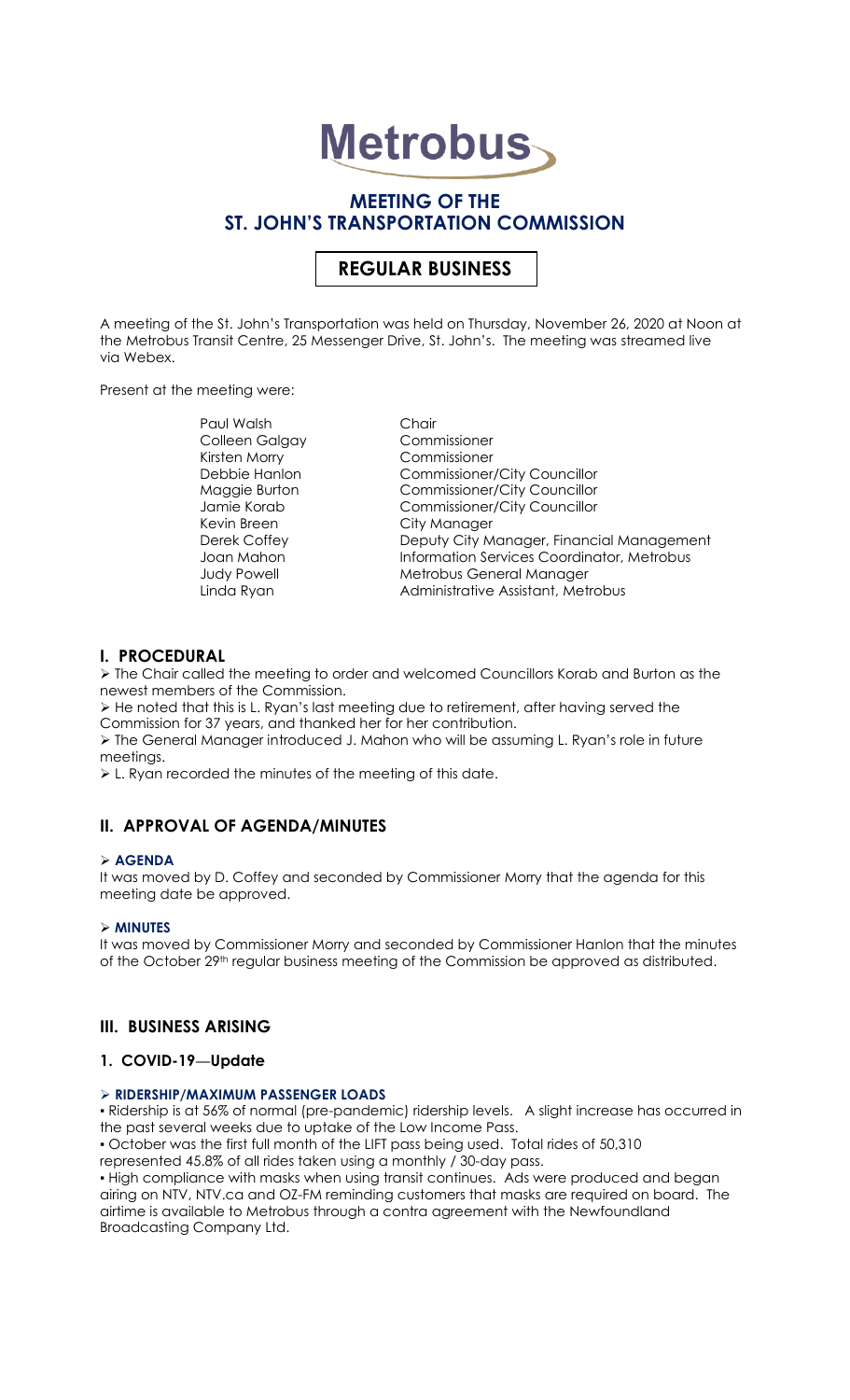**Metrobus** 

# **2. Tender—New Bus Stop Signs**

➢ A public tender was prepared and issued for this item in October; the closing date was November 24, 2020.

➢ One (1) bid was received from Impact Signs who currently produce Metrobus' signage and most on-board transit advertising.

- ➢ The bid by Impact Signs is based on two thicknesses of aluminum:
	- 1) .08" thick \$36,000 based on 950 signs (one sign for each stop throughout the system) \*
	- 2) .125" thickness \$42,113.50 for 950 aluminum signs

➢ This is an unbudgeted expense for 2020. The Commission had previously approved this item to proceed in the current fiscal year, at an estimated cost of \$25,000 (800-900 signs at \$26/doublesided sign), and, if possible, that it be expensed from the \$1.2 million surplus (savings regarding GoBus operations in 2020 due to the pandemic). Because of COVID-19, however, the price of aluminum has risen and this translates to an increased cost of \$10 per sign.

➢ Each sign will provide information on the routes serviced by a specific stop that includes: a brief route description, stop I.D. number for texting and Google search, etc. for trip planning, and wheelchair accessibility symbol. The new stops will also be reflective at night for increased visibility.

➢ Efforts will be made before the year's end, to produce and install a limited number of signs at major checkpoints on routes 1, 2, 3 and 10. It is expected, because the signs must be individually produced with information relevant to each specific stop, installation of all signage will continue well into the 2021 budget year before completion.

➢ Materials will be ordered in 2020 and the installation of the new signage will occur as the Maintenance Department's work schedule will accommodate.

➢ Some bracket adjustments to the signage will be made allowing for improved word spacing. ➢ \* The new design was finalized in October, and a sample was ordered and approved. The General Manager advised that Impact delivered in error an incorrect sample (which represented the thicker aluminum) prior to the tender. Consequently, Impact's bid is based on

both thickness options. ➢ Following the discussion, a vote was not taken to accept the bid from Impact. D. Coffey suggested instead this item be re-tendered. All members were in agreement.

#### *Note:*

*▪ It was confirmed following the meeting,* the tender required the thickness of the aluminum to be a minimum of .08 inches.

▪ *This thickness of aluminum, however, is thinner than normally used and there is concern that the lighter strength might not withstand climactic elements; therefore, it might be worth the additional investment of \$6,000 for the stronger sign.*

# **3. Ninth Annual Metrobus—Pink Days In Bloom**

➢ Metrobus employees raised \$3,125.75 in support of Daffodil Place through a series of fundraisers beginning in October (Breast Cancer Awareness Month).

➢ During this time, Transit Operators wore pink behind the wheel and pink ribbon decals were placed on transit buses to elevate awareness in the community.

➢ L. Ryan informed that his year's contribution to the Canadian Cancer Society-NL exceeded that of last year. In December, 2019, Metrobus employees presented funds representing 25 nights. During the 2020 "One Night Stand Against Cancer Campaign", funds raised by employees represent 31 nights, totaling sponsorship of 55 nights in under one (1) year for cancer patients in this province who must travel to St. John's for their cancer treatments. ➢ Members congratulated L. Ryan for her successful leadership in this initiative and all employees on their achievement.

# **IV. NEW BUSINESS**

# **1. Financial Statements—October, 2020**

➢ The financial statements for the month of October, 2020 were tabled and reviewed. The following item was noted: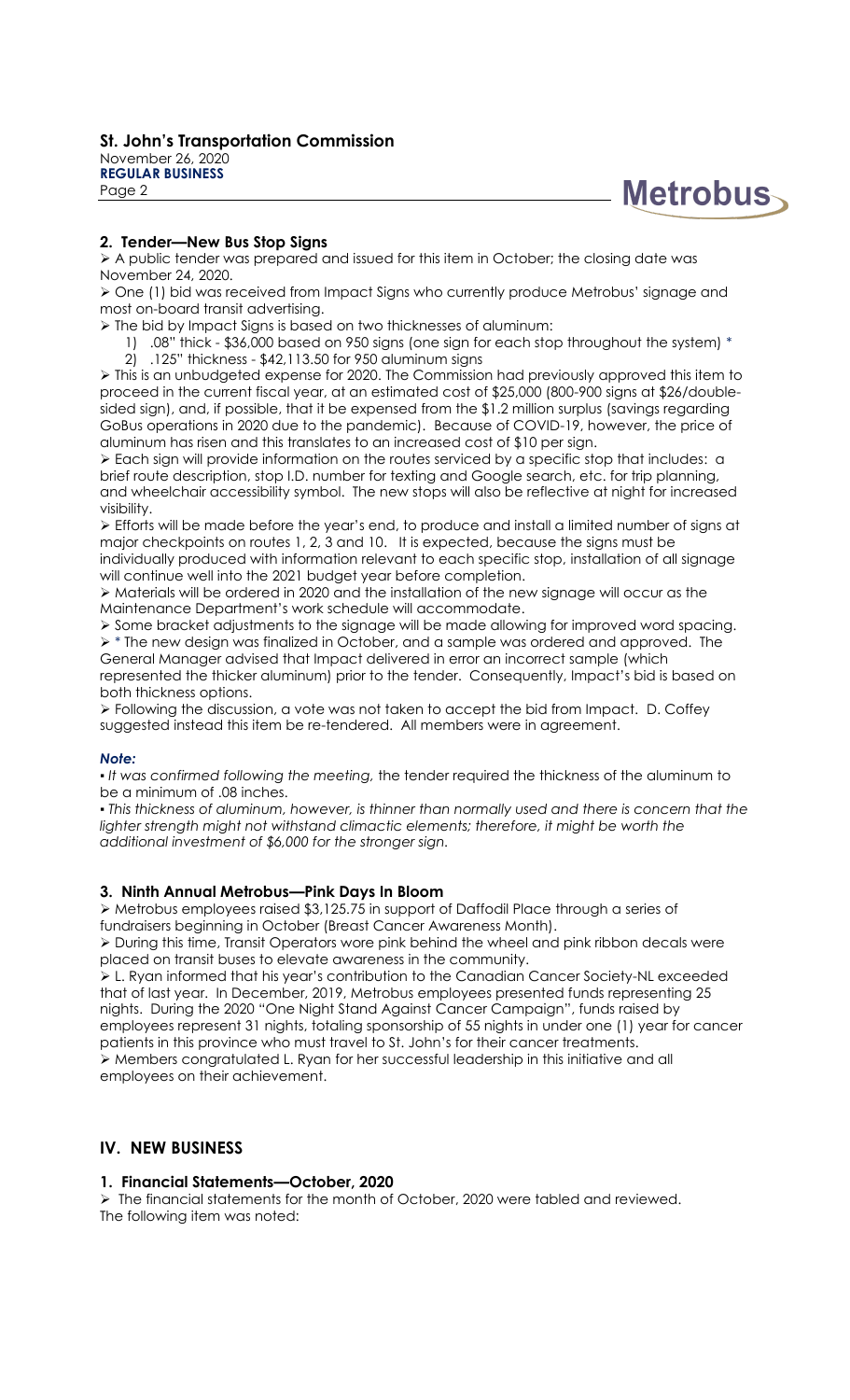

#### **1. Financial Statements—October, 2020** (Continued)

#### ➢**Service Truck Tender—2020-007 5500 Series Pickup**

▪ The successful bidder in response to the above-noted tender was Hickman Chrysler at a total cost of \$56,844.60 (2021 RAM 5500 Series truck, includes a 9-foot flat deck and 9.5-foot v blade commercial plow).

▪ The Commission previously approved funds, not in the current year's budget, to replace the truck.

. The truck has been ordered but delivery is not expected until March, 2021 at the earliest.

. The General Manager advised that, in the meantime, the monies allocated for this item will be used to make the equivalent payment on the Commission's capital debt in 2020 and borrowed back in 2021 upon delivery of the truck.

#### ➢ **\$1.5 Million Surplus**

▪ Commissioner Burton noted in the November, 2020 financials, a surplus in the amount of \$1.5 million at the end of the year.

. It was noted that this is a reflection of savings relevant to the GoBus operations during this pandemic year and is an anomaly.

#### **2. Executive Summary (Regular) —October, 2020**

➢ The Executive Summary for the month of October, 2020 was tabled for members' information. The following items were noted:

#### ➢ **Virtual CUTA Conference—Update**

▪ The Canadian Urban Transit Association's Annual Conference in this pandemic year was delivered, for the first time, virtually on November 16-19.

▪ The General Manager attended and noted that the programming and trade show was well done and of quality in the platform used.

. Among a broad range of issues, including zero-emission buses, financing, city planning and infrastructure, focus was on the pandemic, specifically how transit systems in Canada and other countries are dealing with the virus, employee safety, bringing riders back and how a vaccine could affect change; as well as new approaches to transit, including On Demand technology systems, Canada's Permanent Transit Fund and how systems can take advantage of the COVID-19 Resilience Stream.

▪ She informed that the virtual trade show provided an interactive viewing experiencing, offering opportunity for 47 exhibitors to present their product and services and members to ask questions. Over 1,000 visitors attended the virtual floor show.

▪ Session transcripts are available online.

#### **ACTION:**

The General Manager will obtain for members' information, the transcript for the inclusion session.

#### ➢ **Group Insurance Renewal**

. The Group Insurance renewal is due December 1, 2020. Based on the initial renewal request, Desjardins is seeking an increase of 7.9% or \$67,300 annually.

▪ The Basic Life, Dependent Life and Long-Term Disability benefits have been under rate guarantee since the 2018 marketing, which expires at this renewal.

▪ This item is included in the 2021 budget.

#### ➢ **Other**

. The Chair noted, for the benefit of the newest members to the Commission, the Financial Statements and Executive Summary, which highlights the past month's activities and events respective to each department, are included each month with the minutes for members' review.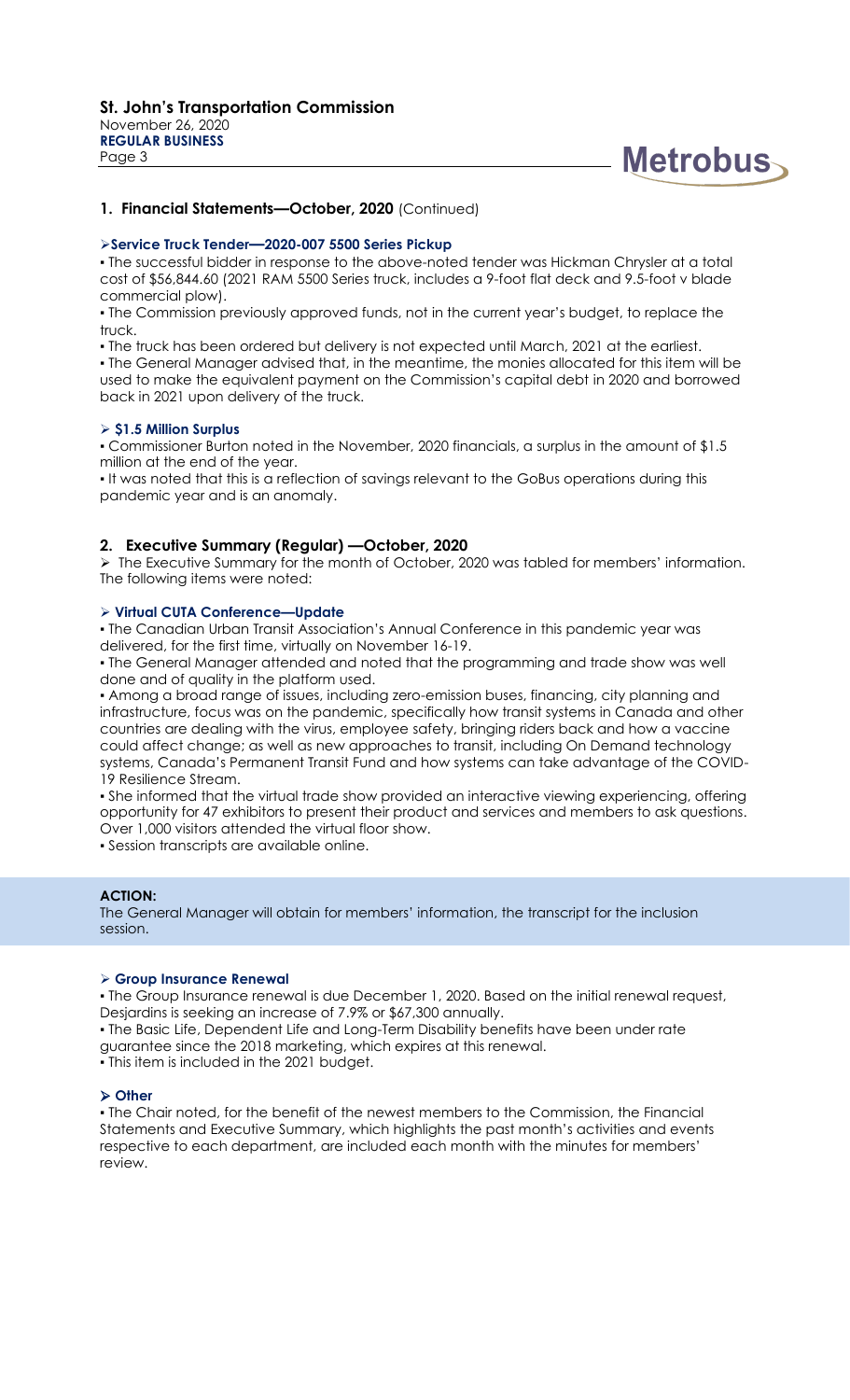#### **St. John's Transportation Commission** November 26, 2020 **REGULAR BUSINESS**

Page 4



# **3. RFP—On-Demand App (Paratransit)**

➢ The Commission will be going to market for a new GoBus service provider when the existing contract with MVT, as the vehicle vendor, ends on December 31, 2021.

➢ Planning consultations are being held with the disability community focusing on the upcoming RFP process. A meeting of the GoBus RFP Committee was held in October to review the draft RFP, and Committee members were pleased with the information presented to them. ➢ On-Demand systems which use app-based scheduling software are being considered that offers a more cost-effective solution to paratransit and an improved customer experience including:

- . flexibility to book same-day rides and recurring same-day trips, versus 24-hour advance
- bookings, using either a smartphone or a landline phone to speak directly with a dispatcher ▪ reduced on-board time for customers
- option for Metrobus to communicate directly with the taxi provider
- *(The app-based system recognizes bus capacities; and when they are full, it will send the ride directly to the taxi broker eliminating the need to go through the vehicle vendor for bookings.)*
- reduced number of vehicles on the street
- reduced carbon emissions
- reduced kilometres travelled
- possibly reduced staff required for booking and scheduling rides  *(Currently, eight (8) MVT staff book pre-scheduled trips and respond to customer service calls. Because the app does this for you, there would be savings in the per ride rate.)*
- reduced operating costs

➢ As options are explored to find efficiencies for the GoBus service, discussions have been held with several On-Demand service providers, including Via and Spare Labs,

➢ Manager of Accessible Services D. Power provided to Via upon their request, ridership data from two (2) typical service days. Based on the information provided to them, Via ran several scenarios. In one example, based on a single full day of service, their results indicated nine (9) buses could be utilized versus 15 currently used out of 18 buses in the fleet, not including taxis. ➢ D. Coffey cautioned regarding On Demand sales calls, proprietary apps and having two (2) separate and disconnected software systems (that currently used by MVT and the On Demand provider).

 $\triangleright$  The General Manager clarified that Metrobus owns the software currently used; MVT provides only the on-road service as the vehicle vendor.

➢ Savings from moving to an On-Demand platform for the GoBus service are estimated at \$3 million over five (5) years; most of these savings would be realized via taxi brokerages. (Taxicab brokerages accept requests to connect individuals with taxicabs. Methods include using a smartphone or similar technology.)

➢ Integral rebranding/co-branding of both Metrobus and GoBus transit services is also being explored so they are non-segregating and inclusive systems in design.

➢The Chair noted that apart from the financial savings in terms of sustainability of the service, On Demand appears to be a more equitable approach to the integration of conventional and para transit.

➢ Commissioner Korab opined that this initiative will likely result in an uptake in ridership because of the increased flexibility of same-day bookings. He inquired regarding anticipated ridership growth and existing capacities (specifically, the potential need for additional buses, more drivers, etc.). The Chair expressed that this is an unknown factor at this time.

➢ Commissioner Burton shared that she had attended a CUTA Young Leaders Forum in Calgary in 2019. A presenter at that conference shared examples of Via's performance in Austin, Texas as well as Pantonium Inc.'s in Belleville, Ontario in which interesting comparisons were made. She suggested that several service providers be contacted and Via, particularly, asked to share examples of reducing costs in sample service areas. She additionally requested the following information:

- details relevant to the service area
- rider population
- number of rides/hour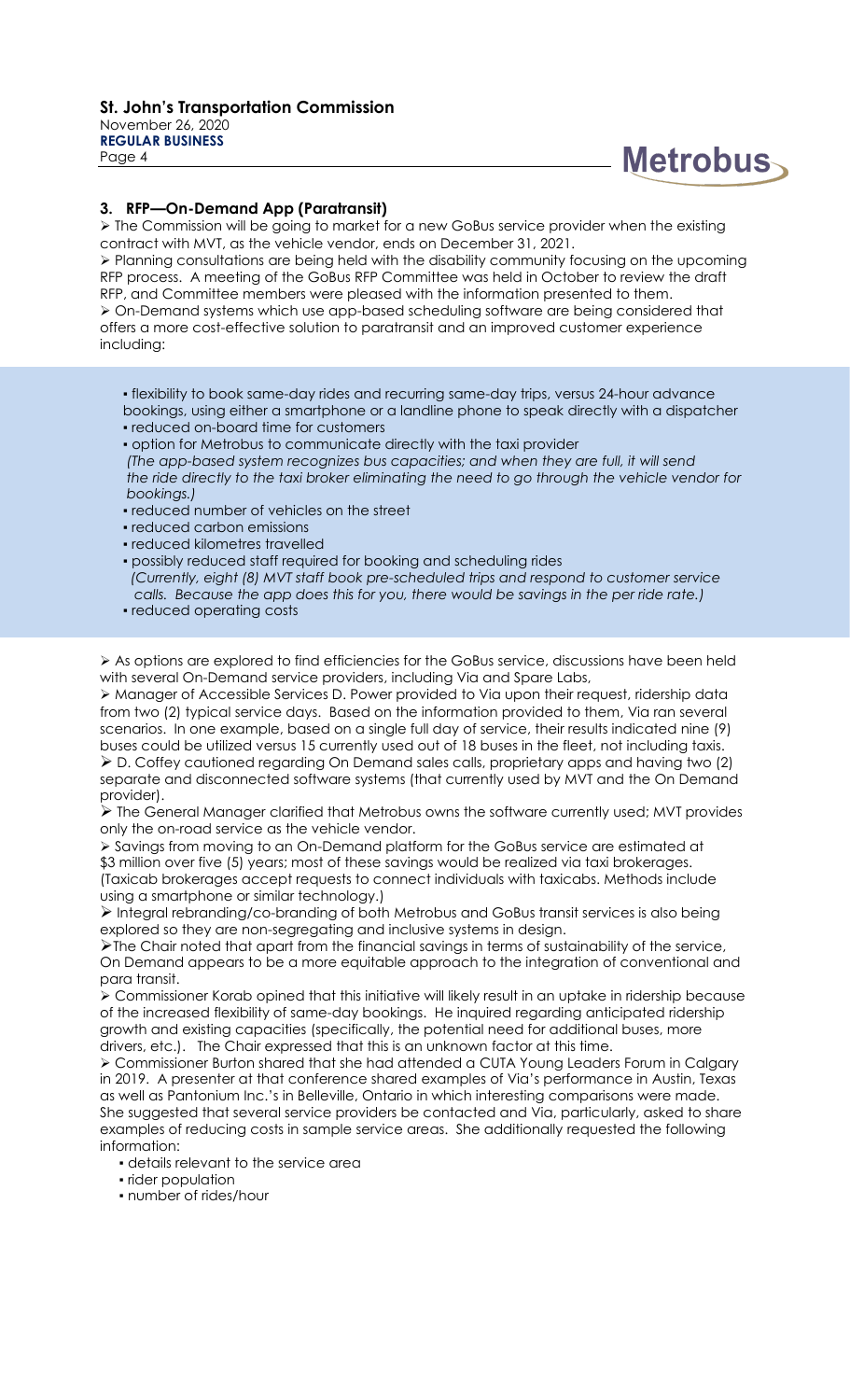**REGULAR BUSINESS** Page 5



#### **3. RFP—On-Demand App (Paratransit)** (Continued)

➢ Consultations with the Paratransit Working Group and Inclusion Advisory Committee are scheduled for November to seek input on options being explored for the upcoming RFP for paratransit service.

#### **ACTION:**

➢ It was moved by Commissioner Burton, seconded by Commissioner Morry and carried unanimously that this item proceed to an RFP.

#### **4. Downtown Pedestrian Malls**

➢ When transit service was moved from Water Street to Harbour Drive due to the popular Pedestrian Mall, Metrobus lost its accessibility in this area of the downtown over the summer. ➢ As it is a new event that came together quickly, opportunities for further improvement are being explored to ensure the Mall is inclusive and welcoming for all ages and abilities. ➢ The General Manager advised that Transit Planner K. Woodfine had some consultation with the City's Engineering Department. However, in future, there is a need for the City as a whole to consider infrastructure and the accessibility piece from a transit perspective to ensure designated space along the waterfront for this purpose.

#### **ACTION:**

➢ D. Coffey suggested Metrobus staff connect with T. Haywood, Deputy City Manager, Community Services at the City of St. John's regarding this item.

#### **5. BlindSquare App or Equivalent**

➢ Blindsquare is a widely used accessible, self-voicing GPS-app, available in many languages. It is used in buildings and other venues, developed specifically for the blind and partially sighted for use inside and outside. Paired with third-party navigation apps, it describes the surrounding environment, announces points of interest and street intersections. Filters can be applied to provide only the information the person is looking for so they're not overwhelmed by details of their surroundings.

➢ Metrobus is working with the CNIB to pioneer the BlindSquare app, or its equivalent, to transit so that it can communicate with the customer, via Metrobus's Automatic Vehicle Locator (AVL) system, using auditory queues in describing their location along the route, next stop identification, and other indicators so visually challenged persons can travel independently.

➢ A quote obtained over one (1) year ago priced development of the app for transit at \$68,000, plus an annual maintenance fee of \$15,000.

➢ Discussions have been held with the CNIB to determine if there is funding available to procure this type of technology, and it has been determined that there currently is none. The General Manager would like to apply for funding under the federal government's Public Transit Infrastructure Program (PTIF) as an accessibility upgrade.

➢ Potential cost-sharing partnerships with businesses and organizations who might want to consider improving accessibility to their facilities, such as the City of St. John's, Avalon Mall and Memorial University, for example, and would like to expand and transfer the BlindSquare, or similar, technology into their respective environments will be explored.

➢ D. Coffey suggested the General Manager connect with N. Godden, Manager of Family and Leisure Services at the City, with respect to this item.

#### **ACTION:**

➢ Members agreed that the General Manager meet with CNIB and other stakeholders to explore the wider application of this app in the community before proceeding with an application for funding.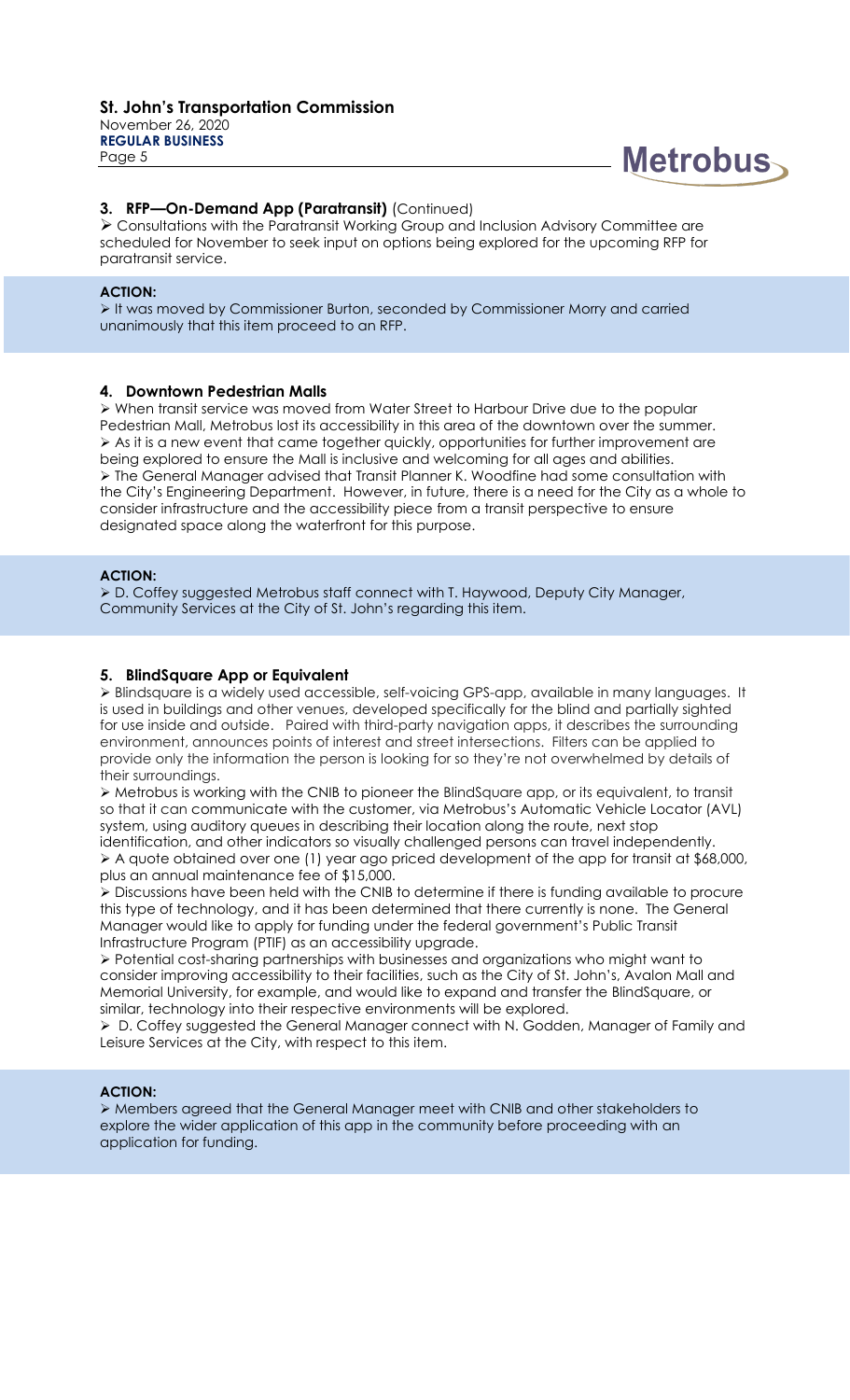**St. John's Transportation Commission** November 26, 2020 **REGULAR BUSINESS**

Page 6

# **Metrobus**

# **6. Service Request—Mount Scio Road Area**

➢ Requests are regularly received from businesses and individuals for service in the Mount Scio Road area, particularly for Easter Seals, Memorial University Botanical Gardens, and Rainbow Riders.

➢ The General Manager brought it forward at this time for members' information and to keep the matter current.

# **7. Employer Influenza Vaccination—Clinic Support Program**

➢ H. Hopkins, Manager of Human Resources was successful in an application for funding under the provincial government's Employer Influenza Vaccination--Clinic Support Program to contract an external private company to administer influenza vaccines to Metrobus employees. Under the grant program, the contracted licensed party is eligible to receive access to the public supply of influenza vaccine, appropriate PPE, and a clinic kit at no cost to the employer or private service provider.

➢ The Influenza Vaccination Clinic Grant is valued at \$120 per hour (prorated) of vaccination clinic time. It is expected that 10 to 12 vaccines would be administered per hour.

➢ During the on-site Flu Clinic, 58 of 150 Metrobus employees received the vaccine. Individual vaccines cost \$40. Funding in the amount of \$12 per employee has been received for a total of \$696 toward the cost of the program.

➢ The goal of the Department of Health and Community Services (HCS) for the 2020-21 influenza season is to immunize 85 per cent of the provincial population during the period of October, 2020 to May, 2021.

➢ The purpose of the Employer Influenza Vaccination Clinic Support Program is to provide support to Employers with 100 or more employees in Newfoundland and Labrador to undertake influenza vaccination clinics for their employees.

# **V. OTHER (Information/Community)**

# **1. Volunteerism Award**

➢ The General Manager shared that in celebration of National Philanthropy Day (observed on November 15th). L. Ryan was presented by the Association of Fundraising Professionals (AFP)--NL Chapter at the Manuel's River Interpretation Centre on November 16<sup>th</sup> with "The Spirit of Philanthropy Outstanding Fundraising Volunteer Award."

➢ The award honours individuals who go above and beyond to make an impact through generousity and contribution of their time and talents in exhibiting exceptional leadership skills for fundraising projects for one or more not-for-profit organizations.

➢ The General Manager noted that L. Ryan received the award for her extensive volunteerism and establishment of the Pink Days In Bloom initiative, through which over \$180,000 has been raised in support of the Canadian Cancer Society and Daffodil Place. Between May, 2018 and November, 2020 alone, the initiative has provided sponsorship of 232 nights accommodations at Daffodil Place for cancer patients and their companions in Newfoundland and Labrador who must travel across the province to St. John's for cancer treatments.

➢ Members congratulated L. Ryan on receiving this prestigious honour. In accepting the philanthropy award, L. Ryan expressed that she did so on behalf of everyone who has been part of the Pink Days In Bloom initiative in any way and thanked the General Manager and members of the Commission for their continued support of the initiative since its beginning in 2011. ➢ The Association of Fundraising Professionals (AFP) is an international association that strives to stimulate a world of generosity and positive social good through fundraising best practices.

# **2. The Caring Spirit Award**

➢ In light of the testimonials shared by customers and members of the general public about Metrobus employees who demonstrate exemplary thoughtfulness on the job, the Commission, in partnership with long-term employee L. Ryan, established "The Caring Spirit Award" in 2018.  $\triangleright$  The goal of the award is to foster kindness, consideration and generousity of spirit and inspire others. For employees who receive this recognition, a monetary donation is made in their honour to the Canadian Cancer Society–Newfoundland and Labrador Division (CCS-NL).